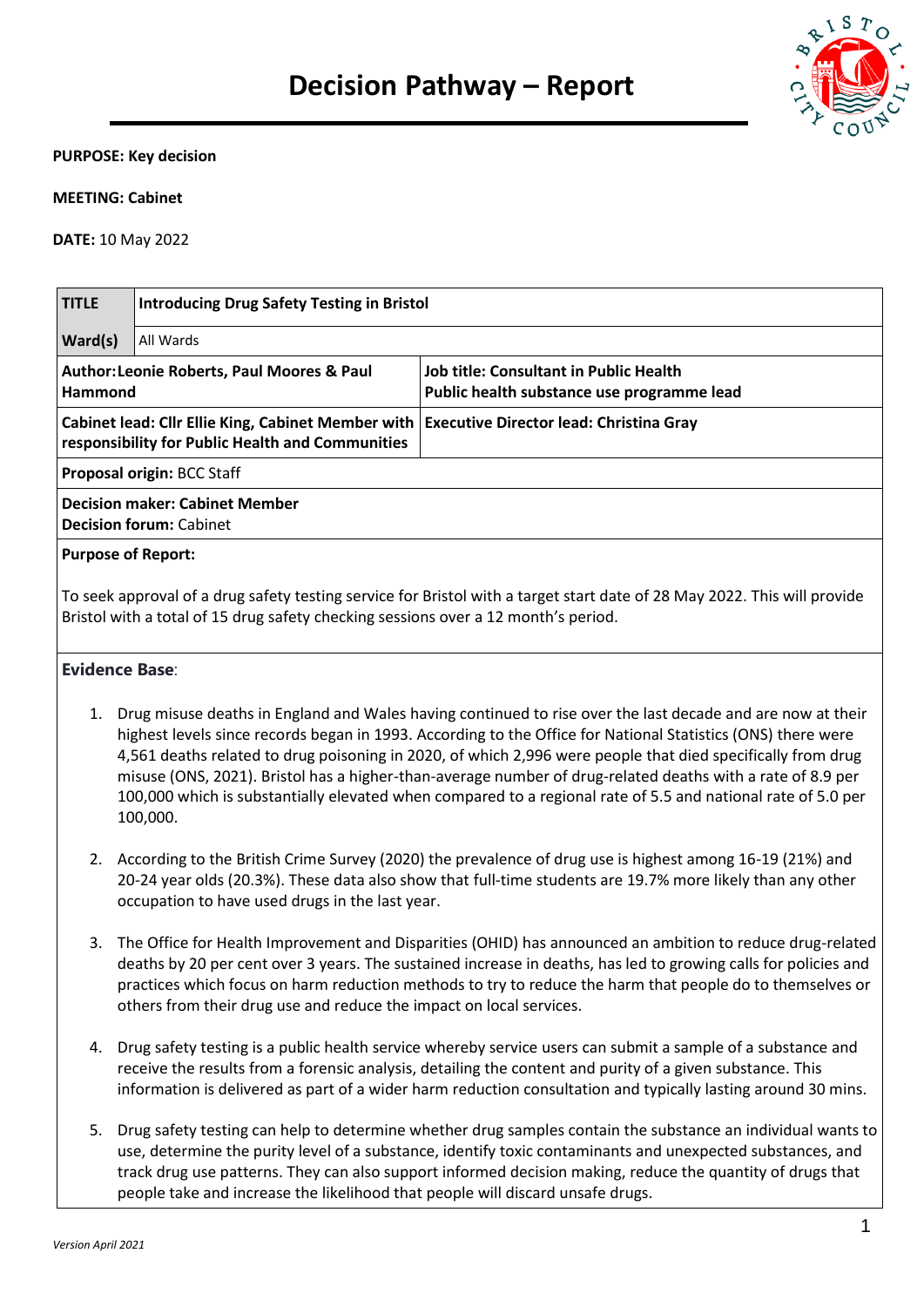- 6. A licence has been issued, by the Home Office, for a service to be based in Bristol.
- 7. The intended outcomes of the service include:
	- a. A reduction in drug-related deaths and associated high risk behaviour,
	- b. Fewer emergency hospital admissions, and
	- c. A reduction in demand for emergency services among those whose drug taking is occasional and associated with the night time economy (primary audience)
- 8. Drug safety testing was piloted at several outdoor music festivals in the UK between 2016-2018 and two sessions were delivered in Bristol. Evidence from the pilots show that:
- 20% of those that had substances tested, decided not to take them,
- 50% said they would reconsider their drug taking based on the information provided,
- 25% reduction of drug-related medical incidents was observed following festival attendance.
- 9. The service is planned to provide 15 sessions over a 12-month period. The service will be reviewed at 3 and 12 months to ensure it is attracting the right demographic and overcome any potential barriers to access. Decisions regarding continuation after 12 months will be made following the review.
- 10. Drug Safety Checking services are also being planned for implementation in Glasgow, London and Liverpool.

# **Cabinet Member / Officer Recommendations:**

That Cabinet:

1. Authorises the Executive Director, People in consultation with the Cabinet Member for Public Health and Communities to procure and award a contract to deliver a Drug Safety Checking facility in Bristol for 12 months at a cost of £40000 funded from the Public Health grant.

## **Corporate Strategy alignment:**

1. Interventions to reduce drug related harms are closely aligned with both local and national drug strategies. There have been growing calls to reinvigorate such policies and practices to reduce the sustained rise in drug related deaths.

## **City Benefits:**

The expected benefits include:

- 1. Reduce drug related deaths
- 2. Reduce emergency hospital admissions
- 3. Reduce demand for emergency services
- 4. Raise the profile of substance misuse service in Bristol as it will be the first city in the UK to offer such a progressive and potentially lifesaving service.
- 5. Has the support of the Home Office, A&S Police, local NHS Trusts, Universities, further education providers, the City BID/night time economy stakeholders

## **Consultation Details:**

Stakeholder engagement/consultation took place during the piloting of this service in 2018.

## **Background Documents:**

- <https://www.bristol.gov.uk/policies-plans-strategies/drugs-and-alcohol-strategy-for-bristol>
- [https://assets.publishing.service.gov.uk/government/uploads/system/uploads/attachment\\_data/file/104348](https://assets.publishing.service.gov.uk/government/uploads/system/uploads/attachment_data/file/1043484/From_harm_to_hope_PDF.pdf) [4/From\\_harm\\_to\\_hope\\_PDF.pdf](https://assets.publishing.service.gov.uk/government/uploads/system/uploads/attachment_data/file/1043484/From_harm_to_hope_PDF.pdf)
- City checking: Piloting the UK's first community-based drug safety testing (drug checking) service in 2 city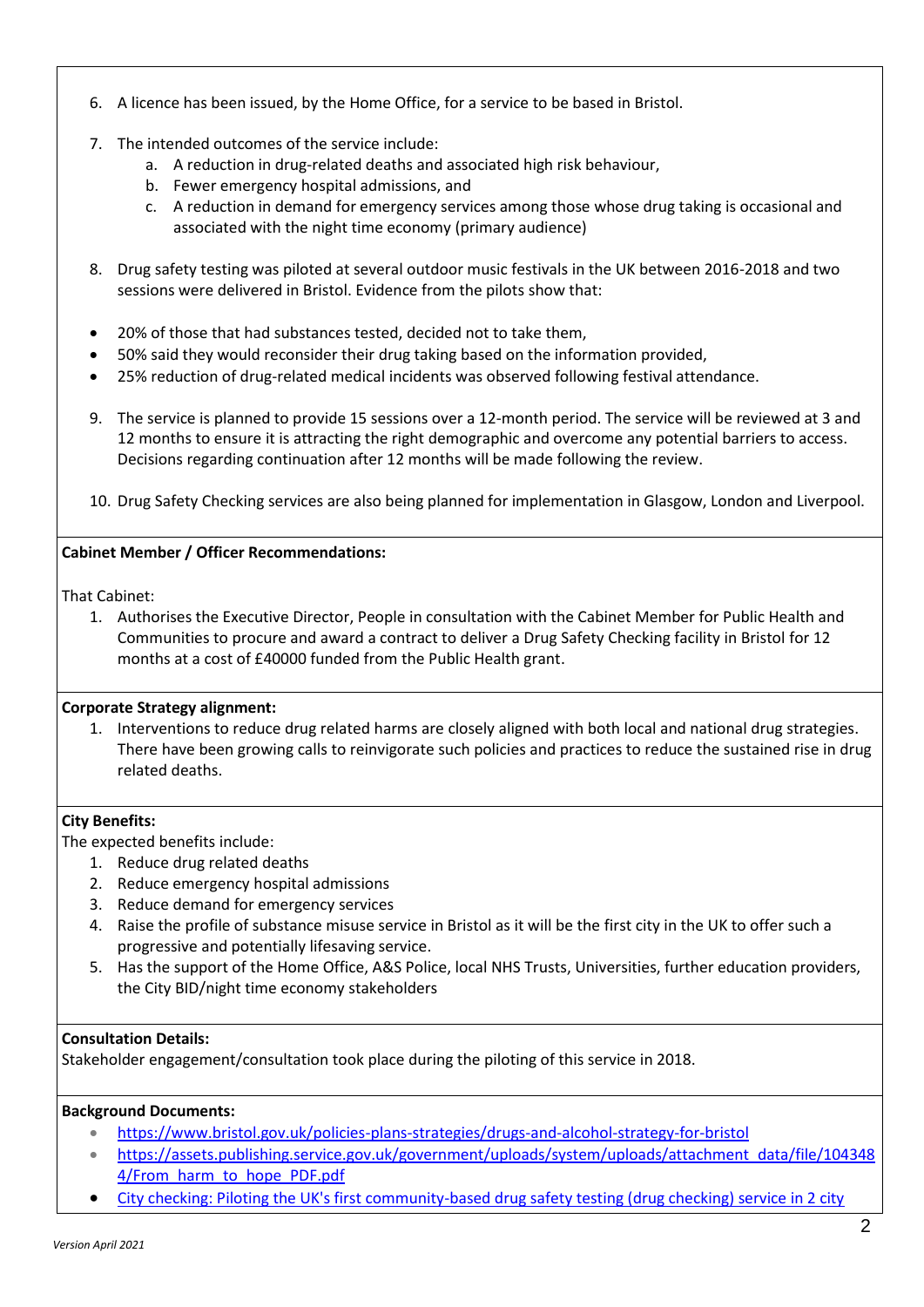| <b>EDM Sign-off</b><br><b>Cabinet Member sign-off</b> |                                                | Hugh Evans                   |                |                                  | 30 <sup>th</sup> March 2022       |  |
|-------------------------------------------------------|------------------------------------------------|------------------------------|----------------|----------------------------------|-----------------------------------|--|
|                                                       |                                                | <b>Councillor Ellie King</b> |                |                                  | 31 <sup>st</sup> March 2022       |  |
|                                                       | For Key Decisions - Mayor's<br>Office sign-off |                              | Mayor's Office |                                  | $11th$ April 2022                 |  |
|                                                       | <b>Revenue Cost</b>                            | £40,000                      |                | <b>Source of Revenue Funding</b> | <b>Public Health Grant</b>        |  |
|                                                       | <b>Capital Cost</b>                            | £0                           |                | <b>Source of Capital Funding</b> | N/A                               |  |
|                                                       | One off cost $\Box$                            | Ongoing cost $\boxtimes$     |                | Saving Proposal $\Box$           | Income generation proposal $\Box$ |  |

## **Required information to be completed by Financial/Legal/ICT/ HR partners:**

**1. Finance Advice:** The funding for the service c£40,000 can be contained within the existing Public Health Grant.

Finance Business Partner: Denise Hunt 24<sup>th</sup> March 2022

#### **2. Legal Advice:**

The Public Sector Equality duty requires the decision maker to consider the need to promote equality for persons with "protected characteristics" and to have due regard to the need to i) eliminate discrimination, harassment, and victimisation; ii) advance equality of opportunity; and iii) foster good relations between persons who share a relevant protected characteristic and those who do not share it. The Equalities Impact Check/Assessment is designed to assess whether there are any barriers in place that may prevent people with a protected characteristic using a service or benefiting from a policy. The decision maker must take into consideration the information in the check/assessment before taking the decision.

Legal Team Leader: Husinara Jones, Team Leader 26<sup>th</sup> April 2022

**3. Implications on IT:** There are no IT implications arising from this proposal.

**IT Team Leader:** N/A

**4. HR Advice:** There are no significant HR implications arising from the proposals within this report.

**HR Partner: Lorna Laing 25<sup>th</sup> March 2022** 

| Appendix $A$ – Further essential background / detail on the proposal     | <b>NO</b>  |
|--------------------------------------------------------------------------|------------|
| Appendix B – Details of consultation carried out - internal and external | <b>NO</b>  |
| Appendix C – Summary of any engagement with scrutiny                     | <b>NO</b>  |
| Appendix D - Risk assessment                                             | <b>YES</b> |
| Appendix $E -$ Equalities screening / impact assessment of proposal      | <b>YES</b> |
| Appendix F – Eco-impact screening/impact assessment of proposal          | <b>NO</b>  |
| Appendix G - Financial Advice                                            | <b>NO</b>  |
| Appendix H - Legal Advice                                                | <b>NO</b>  |
| Appendix I – Exempt Information                                          | <b>NO</b>  |
| Appendix J – HR advice                                                   | <b>NO</b>  |